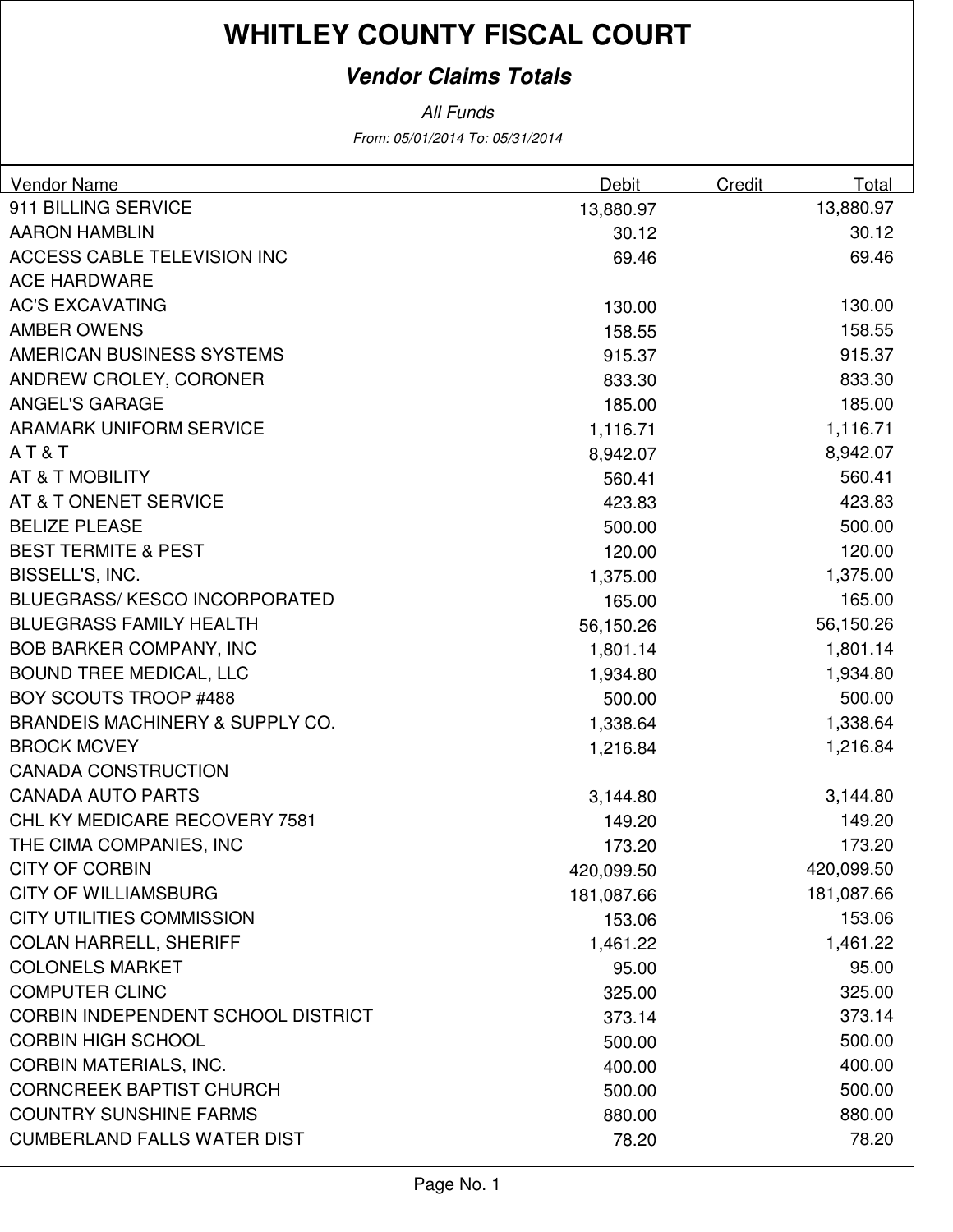### **Vendor Claims Totals**

All Funds

From: 05/01/2014 To: 05/31/2014

| <b>Vendor Name</b>                        | Debit     | Credit | Total     |
|-------------------------------------------|-----------|--------|-----------|
| CUMBERLAND VALLEY ELECTRIC, INC.          | 1,066.33  |        | 1,066.33  |
| <b>DAIRY QUEEN GRILL &amp; CHILL</b>      | 235.00    |        | 235.00    |
| <b>DAV</b>                                | 878.42    |        | 878.42    |
| <b>DAVID PARKER</b>                       | 127.87    |        | 127.87    |
| D C ELEVATOR COMPANY, INC.                | 550.00    |        | 550.00    |
| <b>DELTA DENTAL</b>                       | 1,876.10  |        | 1,876.10  |
| DELTA NATURAL GAS CO., INC.               | 3,063.74  |        | 3,063.74  |
| DEPARTMENT OF VETERANS AFFAIRS            | 514.83    |        | 514.83    |
| <b>DISH NETWORK</b>                       | 202.58    |        | 202.58    |
| <b>FAMILY DOLLAR STORE</b>                | 671.00    |        | 671.00    |
| <b>DUNCAN PARK BAPTIST CHURCH</b>         | 300.00    |        | 300.00    |
| ECSI, LLC                                 |           |        |           |
| <b>ELLIS SANITATION</b>                   |           |        |           |
| ELLISON'S SANITARY SUPPLY CO., INC.       | 1,393.45  |        | 1,393.45  |
| <b>EMCON HOME GUARD, INC.</b>             | 640.00    |        | 640.00    |
| <b>EMLYN VFD</b>                          | 500.00    |        | 500.00    |
| <b>EVELYN McCULLAH</b>                    | 22.83     |        | 22.83     |
| <b>FALLS CHEVROLET BUICK GMC CADILLAC</b> | 85.00     |        | 85.00     |
| <b>FAULKNER AND TAYLOR</b>                | 26.51     |        | 26.51     |
| <b>FIRST BAPTST CHURCH</b>                | 500.00    |        | 500.00    |
| FIRST RESPONSE OF THE BLUEGRASS           | 362.00    |        | 362.00    |
| <b>FLEETONE</b>                           | 11,457.96 |        | 11,457.96 |
| <b>FRIENDS OF YORK RITE</b>               | 500.00    |        | 500.00    |
| FROST, BROWN, TODD, LLC                   | 5,949.50  |        | 5,949.50  |
| G & C SUPPLY CO. INC.                     | 607.76    |        | 607.76    |
| G & E DRIVE-IN                            | 285.00    |        | 285.00    |
| CIGNA HEALTH AND LIFE INS CO.             | 137.10    |        | 137.10    |
| <b>GLENIS EMERGENCY EQUIPMENT</b>         | 3,500.00  |        | 3,500.00  |
| GOLDBUG VOLUNTEER FIRE DEPARTMENT, INC.   | 500.00    |        | 500.00    |
| <b>GREENLAND BAPTIST CHURCH</b>           | 500.00    |        | 500.00    |
| <b>HARDEE'S</b>                           | 25.00     |        | 25.00     |
| HARP ENTERPRISES, INC.                    | 925.72    |        | 925.72    |
| <b>HAZARD FIRE &amp; SAFETY CO LLC</b>    | 4,557.95  |        | 4,557.95  |
| HINKLE CONTRACTING COMPANY LLC            | 16,264.84 |        | 16,264.84 |
| <b>HOLSTON GASES</b>                      | 2,205.34  |        | 2,205.34  |
| HOLT EQUIPMENT, CO.                       | 200.00    |        | 200.00    |
| HUMANA HEALTH PLAN INC                    | 268.24    |        | 268.24    |
| <b>HOMETOWN IGA #57</b>                   | 626.44    |        | 626.44    |
| <b>JACKS WHEEL ALIGNMENT</b>              | 565.00    |        | 565.00    |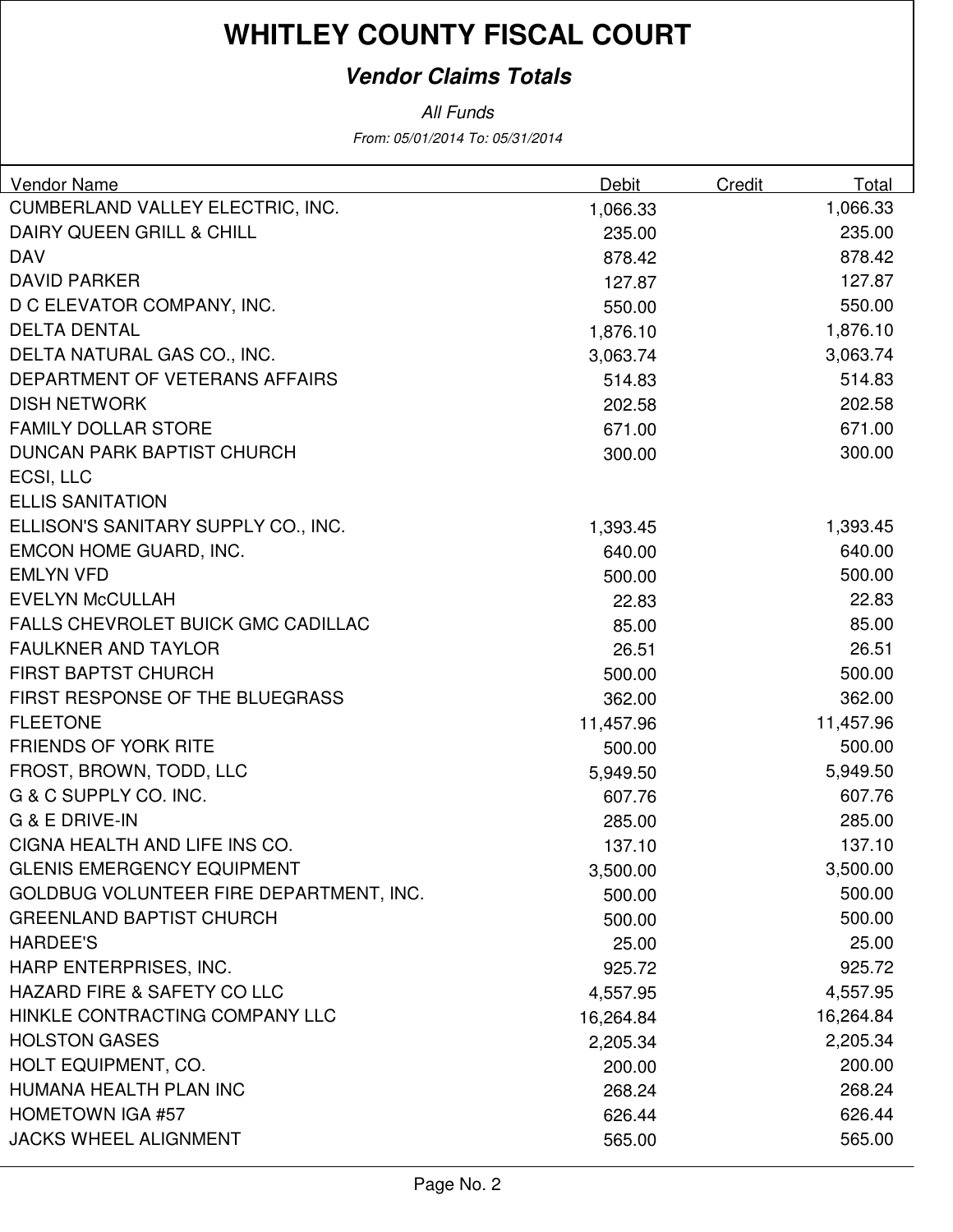### **Vendor Claims Totals**

From: 05/01/2014 To: 05/31/2014 All Funds

| Vendor Name                        | Debit     | Credit    | Total    |
|------------------------------------|-----------|-----------|----------|
| JENNIFER BRENNENSTHUL              | 171.76    |           | 171.76   |
| JERRY NOE, JR.                     | 39.00     |           | 39.00    |
| <b>JIMMY BATES</b>                 | 205.66    |           | 205.66   |
| JOHNNY WHEELS OF WILLIAMSBURG, INC | 3,420.00  |           | 3,420.00 |
| K A C O ALL LINES FUND             |           |           |          |
| KACO UNEMPLOYMENT INS. FUND        | 72,783.32 | 72,783.32 |          |
| <b>KAREN REID</b>                  | 70.00     |           | 70.00    |
| <b>KATIE REID</b>                  | 105.00    |           | 105.00   |
| KAY SCHWARTZ, COUNTY CLERK         | 33,138.40 | 33,138.40 |          |
| KELLWELL FOOD MANAGEMENT           | 30,601.88 | 30,601.88 |          |
| KU                                 | 13,701.87 | 13,701.87 |          |
| <b>KENWAY DISTRIBUTORS</b>         | 51.50     |           | 51.50    |
| <b>KIMBELL MIDWEST</b>             | 413.48    |           | 413.48   |
| <b>KMCA</b>                        | 2,279.00  |           | 2,279.00 |
| KNOX COUNTY UTILITIES COMMISSION   | 151.14    |           | 151.14   |
| KNOXVILLE CULLIGAN WATER           | 409.50    |           | 409.50   |
| <b>KOLA</b>                        | 90.00     |           | 90.00    |
| KY COAL COUNTY COALITION, INC.     | 1,500.00  |           | 1,500.00 |
| <b>KENTUCKY STATE TREASURER</b>    | 14,722.81 | 14,722.81 |          |
| LAKE CUMBERLAND STATE RESORT PARK  | 139.10    |           | 139.10   |
| <b>LEANELL FOLEY</b>               | 6.49      |           | 6.49     |
| <b>LIDA J. POWERS</b>              | 656.58    |           | 656.58   |
| <b>LONDON RADIO SERVICE</b>        | 1,469.25  |           | 1,469.25 |
| <b>LYKINS OIL COMPANY</b>          | 18,703.43 | 18,703.43 |          |
| <b>LYTTLE'S TELEPHONE</b>          | 520.00    |           | 520.00   |
| <b>MAIN STREET BAPTIST CHURCH</b>  | 500.00    |           | 500.00   |
| MT. ASH BAPTIST CHURCH             | 500.00    |           | 500.00   |
| <b>NEWS JOURNAL</b>                | 654.75    |           | 654.75   |
| NI GOVERNMENT SERVICES, INC.       | 78.91     |           | 78.91    |
| <b>NORVEX SUPPLY</b>               | 3,376.81  |           | 3,376.81 |
| PATTON CHESTNUT BINDER, INC.       | 5,000.00  |           | 5,000.00 |
| POFF CARTING SERVICE               | 6,556.90  |           | 6,556.90 |
| PREFERRED LAB SERVICE              | 550.00    |           | 550.00   |
| PREWITT FARM SUPPLY                | 1,023.88  |           | 1,023.88 |
| PRINT SOURCE CONSULTING            | 285.66    |           | 285.66   |
| <b>QUALITY CARE AUTO SERVICE</b>   | 7,966.29  |           | 7,966.29 |
| <b>QUILL CORPORATION</b>           | 1,133.05  |           | 1,133.05 |
| <b>RADIO SHACK</b>                 | 160.93    |           | 160.93   |
| <b>RALEIGH MEADORS</b>             | 13,400.00 | 13,400.00 |          |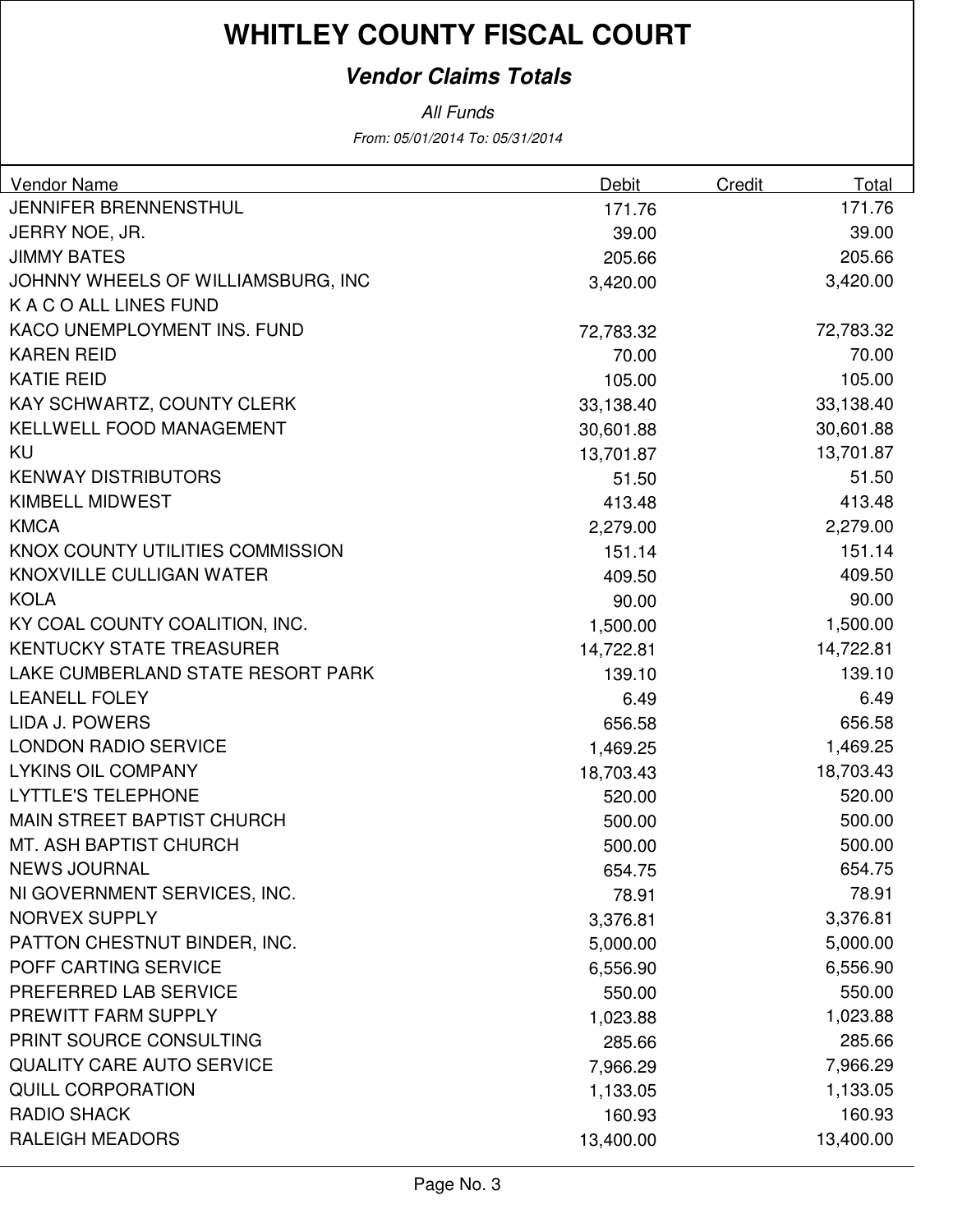### **Vendor Claims Totals**

From: 05/01/2014 To: 05/31/2014 All Funds

| <b>Vendor Name</b>                     | Debit      | Credit | Total      |
|----------------------------------------|------------|--------|------------|
| <b>RHONDA HILL</b>                     | 8.48       |        | 8.48       |
| <b>ROBERT MOSES</b>                    | 3,550.00   |        | 3,550.00   |
| ROCKHOLD V.F.D.                        | 500.00     |        | 500.00     |
| ROGERS ALUMINUM & GLASS, INC.          | 340.00     |        | 340.00     |
| <b>WHITLEY COUNTY PVA</b>              | 12,600.00  |        | 12,600.00  |
| <b>ROY SILER</b>                       | 237.27     |        | 237.27     |
| <b>SCOTT LAMBDIN</b>                   | 50.00      |        | 50.00      |
| SOUTHEAST APPARATUS, LLC               | 616.31     |        | 616.31     |
| <b>J.A. SEXAUER</b>                    | 1,731.43   |        | 1,731.43   |
| <b>SGT JOES</b>                        | 2,428.00   |        | 2,428.00   |
| SOUTHEASTERN EMERGENCY EQUIP.          | 936.35     |        | 936.35     |
| SOUTHEASTERN KY MAINTENANCE            | 75.00      |        | 75.00      |
| SOUTHERN HEALTH PARTNERS               | 20,659.40  |        | 20,659.40  |
| STERICYCLE, INC.                       | 1,490.50   |        | 1,490.50   |
| <b>SUPERIOR PROTECTION</b>             | 469.08     |        | 469.08     |
| <b>SUTTONS KWIK WASH</b>               | 30.00      |        | 30.00      |
| <b>TEKS WORK</b>                       | 4,059.50   |        | 4,059.50   |
| <b>TIMES TRIBUNE</b>                   | 108.00     |        | 108.00     |
| TIME WARNER CABLE                      | 428.56     |        | 428.56     |
| TITAN MEDICAL SUPPLY, LLC.             | 150.00     |        | 150.00     |
| 2 GETON NET, INC.                      | 399.95     |        | 399.95     |
| UNIQUE PAVING MATERIALS                | 4,950.75   |        | 4,950.75   |
| <b>US BANK</b>                         | 416,150.23 |        | 416,150.23 |
| US BANK CT - LOUISVILLE - KY           | 4,768.60   |        | 4,768.60   |
| <b>VERIZON SOUTH</b>                   |            |        |            |
| <b>VERIZON WIRELESS</b>                | 263.88     |        | 263.88     |
| <b>VOIDED VOIDED VOIDED VOIDED</b>     |            |        |            |
| WANDA SIMONS SMITH, CPA                | 2,500.00   |        | 2,500.00   |
| WILLIAMSBURG COMMANDERY #50            | 500.00     |        | 500.00     |
| WHITLEY COUNTY FISCAL COURT            | 319,341.73 |        | 319,341.73 |
| WHITLEY COUNTY HIGH SCHOOL             | 500.00     |        | 500.00     |
| W D BRYANT & SONS INC.                 | 17,315.76  |        | 17,315.76  |
| WELLCARE HEALTH PLANS, INC.            | 198.50     |        | 198.50     |
| <b>WHITAKER BANK INC</b>               | 28.85      |        | 28.85      |
| WHITLEY COUNTY HEALTH DEPT. DISTRICT   | 8.00       |        | 8.00       |
| WHITLEY COUNTY BOARD OF ED.            | 36,940.93  |        | 36,940.93  |
| <b>WHITLEY COUNTY LIBRARY DISTRICT</b> | 1,404.14   |        | 1,404.14   |
| <b>WHITLEY COUNTY TOURISM BOARD</b>    | 3,554.24   |        | 3,554.24   |
| WILLIAMSBURG INSURANCE AGENCY INC.     | 1,781.50   |        | 1,781.50   |